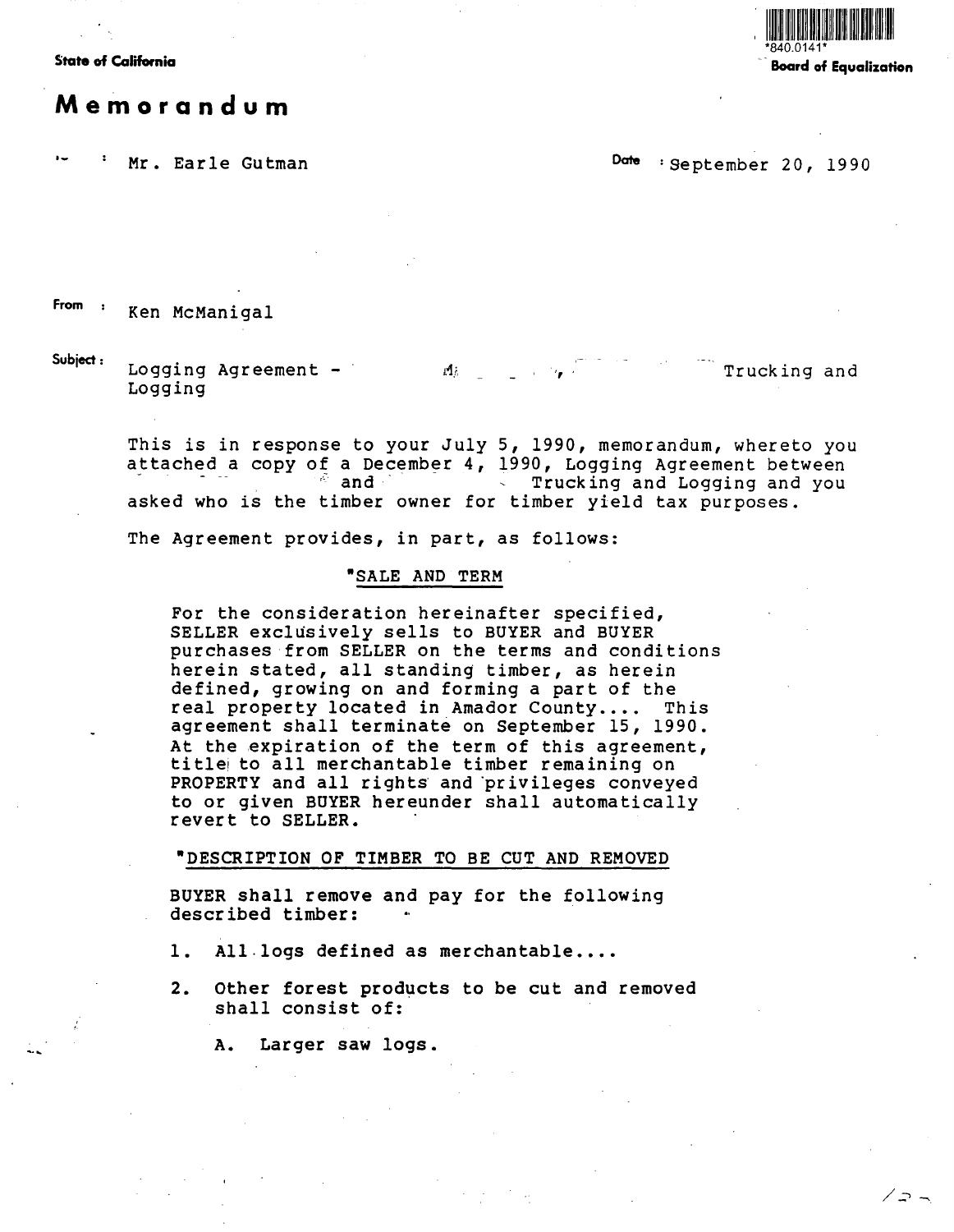- B. Logs which may be smaller than twelve (12) inches on the small end, at the stump and 2ft. above ground, no tree smaller than 16 in. except in groups of three (3) or more if desired.
- c. Logs which may be shorter than 8 feet in length.

\*\*\*

#### "PRICE AND TERMS OF PAYMENT

Timber removed during the first quarter of operation will be paid by BUYER to SELLER at the price agreed on.... SELLER may, at reasonable times, scale the logs cut by BUYER at the mills or consumption points of BUYER.

#### **"SCALING**

Timber removed will be scaled at BUYER'S expense<br>at a location agreeable to the parties. BUYER at a location agreeable to the parties. shall provide scale certificates to SELLER at no cost to SELLER.

#### "\*\*\*

## "TITLE AND RISK OF LOSS

Title to timber designated for removal shall pass to BUYER at the time and place of scaling. Risk of loss to timber subject to removal and on insurable interest in such timber shall pass to BUYER to the time of felling.

#### \*\*\*

#### **"WARRANTY** OF TITLE

SELLER warrants that it is the true and lawful owner of the real property described in Section One to the Agreement and has full power to convey the standing timber situated thereon. Timber yield tax for said timber is the responsibility of **SELLER.**